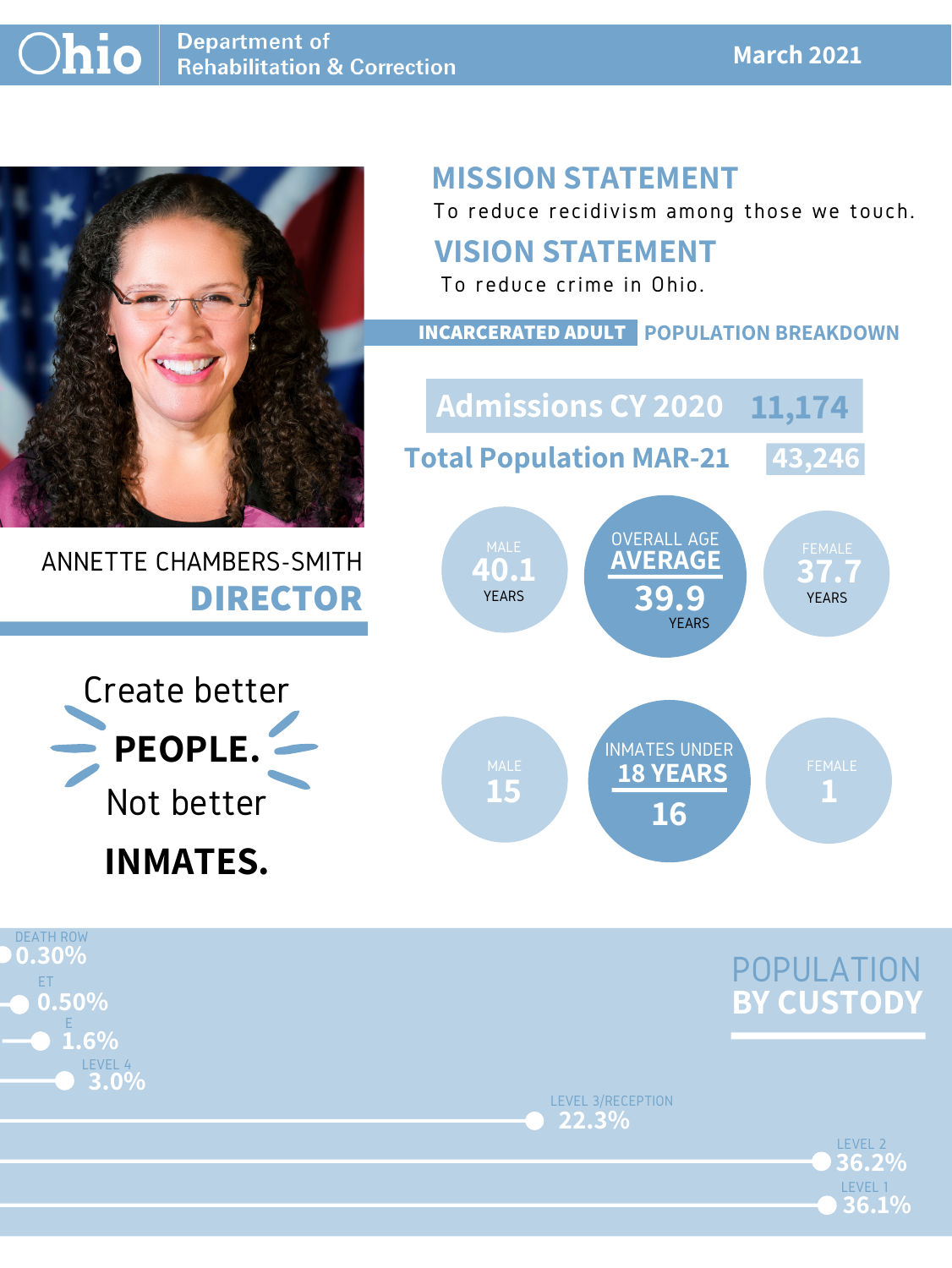### Other Race 1,503

Black 19,297 White 22,446





# INMATE RELEASES



Executions Since February 1999 Executions Calendar Year to Date **0 56**

### **Monthly Community Supervision Count**

| Total FY 2020                              | 21,747 |
|--------------------------------------------|--------|
| <b>Releases to Supervision</b>             | 16,588 |
| To Parole                                  | 303    |
| To Post Release Control                    | 10,481 |
| To Transitional Control/Treatment Transfer | 3,719  |
| To Judicial Release                        | 2,085  |
| <b>Releases Without Supervision</b>        | 5,136  |
| Miscellaneous Releases                     | 23     |
| *Excludes Deaths                           |        |

| <b>Community Control</b>    | 4,151  |
|-----------------------------|--------|
| <b>Interstate Compact</b>   | 3,668  |
| <b>Intervention in Lieu</b> | 609    |
| <b>Judicial Release</b>     | 643    |
| <b>PRC/Parole</b>           | 21,695 |

## **Staff Profile** Total Staff **11,815**

# Total Corrections Officers (CO) Inmate To Correction Officer Ratio **6,386 6.1:1**

Total Parole Officers (PO)

**520**